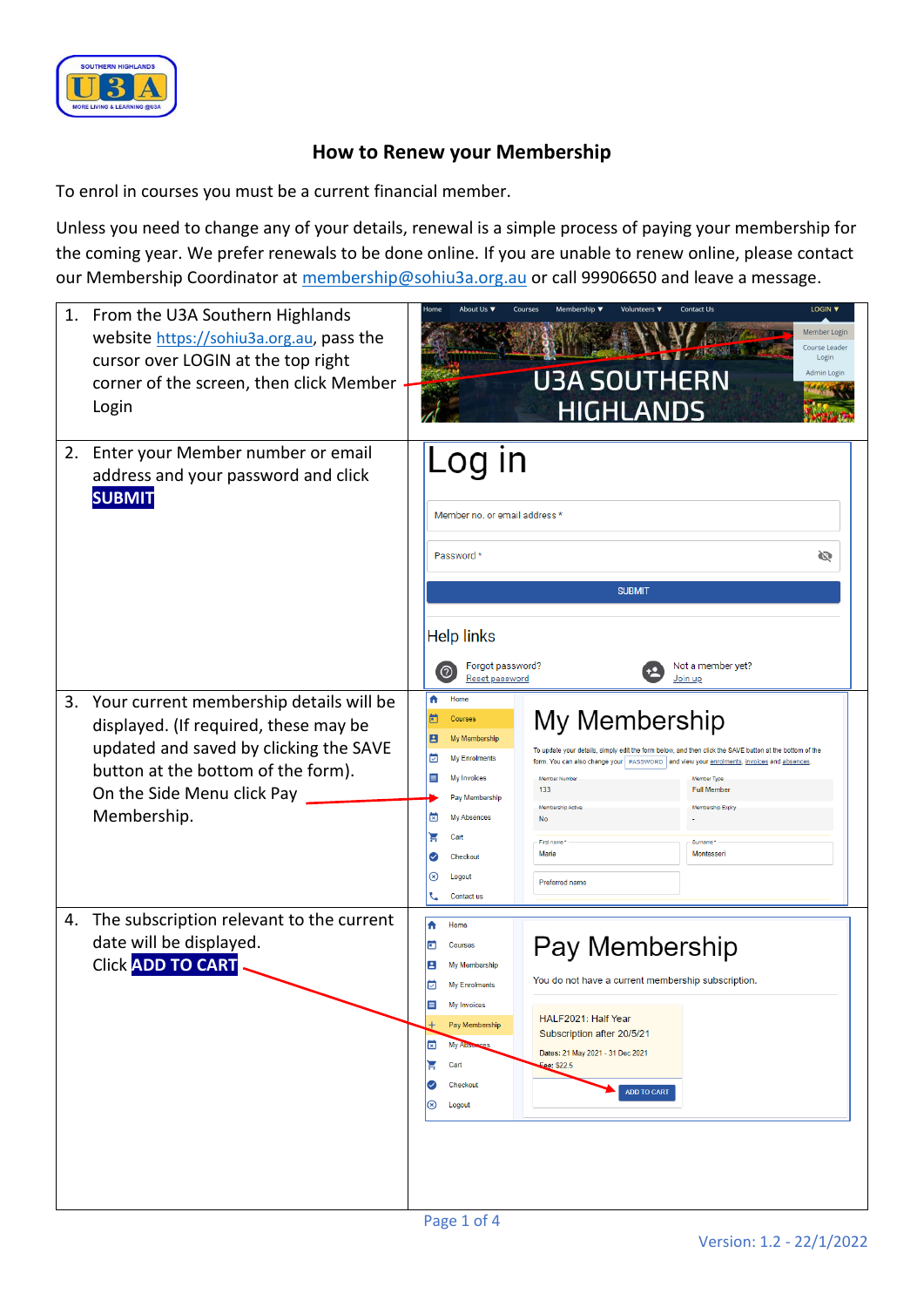

| 5.<br><b>Click CHECKOUT</b>                                                                                                                                                                                                                                                                                                                                                                                                                                                                                                                                                                                                                                                                                                                                                                                                                                                                              | A<br>Home<br>Pay Membership<br>Θ<br>Courses<br>Ξ<br>My Membership<br>You do not have a current membership subscription.<br>☑<br>My Enrolments<br>Ë<br>My Invoices<br>HALF2021: Half Year<br>w Membership<br>Subscription after 20/5/21<br>◙<br><b>My Absences</b><br>Dates: 21 May 2021 - 31 Dec 2021<br>π<br>Cart<br>Fee. \$22.5<br>Checkout<br><b>CHECKOUT</b><br><b>REMOVE FROM CAP</b><br>⊗<br>Logout                                                                                                                                                                                                                                                                                                                                                                                                                                                                                                                                                                                                                                                                                                                                                                                                                                                                                                                                                                                                                                                                                                                                                                                 |
|----------------------------------------------------------------------------------------------------------------------------------------------------------------------------------------------------------------------------------------------------------------------------------------------------------------------------------------------------------------------------------------------------------------------------------------------------------------------------------------------------------------------------------------------------------------------------------------------------------------------------------------------------------------------------------------------------------------------------------------------------------------------------------------------------------------------------------------------------------------------------------------------------------|-------------------------------------------------------------------------------------------------------------------------------------------------------------------------------------------------------------------------------------------------------------------------------------------------------------------------------------------------------------------------------------------------------------------------------------------------------------------------------------------------------------------------------------------------------------------------------------------------------------------------------------------------------------------------------------------------------------------------------------------------------------------------------------------------------------------------------------------------------------------------------------------------------------------------------------------------------------------------------------------------------------------------------------------------------------------------------------------------------------------------------------------------------------------------------------------------------------------------------------------------------------------------------------------------------------------------------------------------------------------------------------------------------------------------------------------------------------------------------------------------------------------------------------------------------------------------------------------|
| Click the box against "I agree to the U3A<br>6.<br>Southern Highlands Constitution"<br>(which you can read by clicking on Our<br>terms and conditions are available here)<br>and click CHECKOUT                                                                                                                                                                                                                                                                                                                                                                                                                                                                                                                                                                                                                                                                                                          | A<br>Home<br>Checkout<br>ō<br>Courses<br>Ε<br>My Membership<br>Cart summary:<br>ø<br>My Enrolments<br>HALF2021: Half Year Subscription after 20/5/21<br>Ë<br>My Invo<br>Our terms and conditions are available here.<br>$\pm$<br>Pay Membership<br>V I agree to the U3A Southern Highlands Constitution<br>図<br>My Absences<br><b>VIEW CART</b><br><b>CHECKOUT</b><br>τ<br>Cart<br>Ø<br>Checkout<br>U3A Southern Highlands Inc. membership management system, provided under license from Soft Sys membership software. U-MAS version<br>6.02, release date: 19 Sep 2021, U-MAS for Members version: 1,2,20211005, U3A SoHi PES version: 0.14.<br>⊗<br>Logout                                                                                                                                                                                                                                                                                                                                                                                                                                                                                                                                                                                                                                                                                                                                                                                                                                                                                                                             |
| 7. Your invoice is displayed.<br>Use PayPal to pay by credit/debit card<br>or from your bank account. Click the Pay<br>with PayPal button.<br>Alternatively, go to step 14 to pay by<br>cheque.<br>Note:<br>U3A Southern Highlands preferred<br>payment method is through PayPal.<br>We recommend setting up a PayPal<br>account identifying your credit/debit<br>card or bank account as the payment<br>method. The payment process is much<br>quicker as you do not have to enter all<br>your card & address details every time<br>you make a payment.<br>The PayPal method also has the<br>following advantages:<br>It is a simple one-step process<br>The transaction process is very<br>secure<br>It reduces the potential for errors as<br>п<br>bank details & reference numbers<br>do not need to be remembered. This<br>in turn reduces the time spent by<br>our volunteers reconciling payments | ₩<br>Home<br>Checkout<br>ō<br>Courses<br>8<br>My Membership<br><b>Checkout success</b><br>▣<br><b>My Enrolments</b><br>Total due is \$22.50.<br>E<br>My Invoices<br>Available payment methods are shown at the bottom of the invoice below<br>Pay Membership<br>$\ddot{}$<br>Pay with PayPal<br><b>EL DOM</b><br>囡<br><b>My Absences</b><br>τ<br>Cart<br><b>INVOICE</b><br>OUTHERN HIGHLAND<br>Checkout<br>Ø<br>⊛<br>Logout<br><b>Invoice ID: 131-71</b><br>U3A Southern Highlands Inc.<br>Date: 6 Nov 2021<br>Incorporation: 987 8806<br><b>Contact us</b><br>ABN: 82 452 155 213<br><b>Bill to:</b><br>3 Alice Avenue<br>U3A Southern Highlands<br>Gabriela Mistral<br>Bowral NSW 2576<br>Member no: 131<br>SOUTHERN HIGHLANDS<br>Postal address:<br>131 Member Street<br>13 A<br>P.O. Box 421<br><b>BOWRAL</b><br><b>MORE LIVING &amp; LEARNING @ UI</b><br>Bowral NSW 2576<br><b>NSW 2576</b><br>E: anne.m.royds@gmail.com<br>Mob: 0405 123 456<br>Code<br>Name<br>Start date<br><b>Status</b><br>Fee<br><b>HALF2021</b><br>Half Year Subscription after 20/5/21<br>21 May 2021<br>Enrolled<br>\$22.50<br>\$22.50<br>Total<br>Paid<br>\$0.00<br>Due<br>\$22.50<br><b>PayPal or credit</b><br>Other payment methods:<br>card:<br>- Cheque by mail, sent to<br>Use the PayPal<br>U3A Southern Highlands Inc.<br>button above this<br>P. O. Box 421<br>invoice. You can use<br>Bowral NSW 2576<br>a credit card even if<br>vou don't have a<br>If paying by cheque, please make it out<br>PayPal account.<br>to U3A Southern Highlands Inc., and<br>write Invoice ID 131-71 on the back. |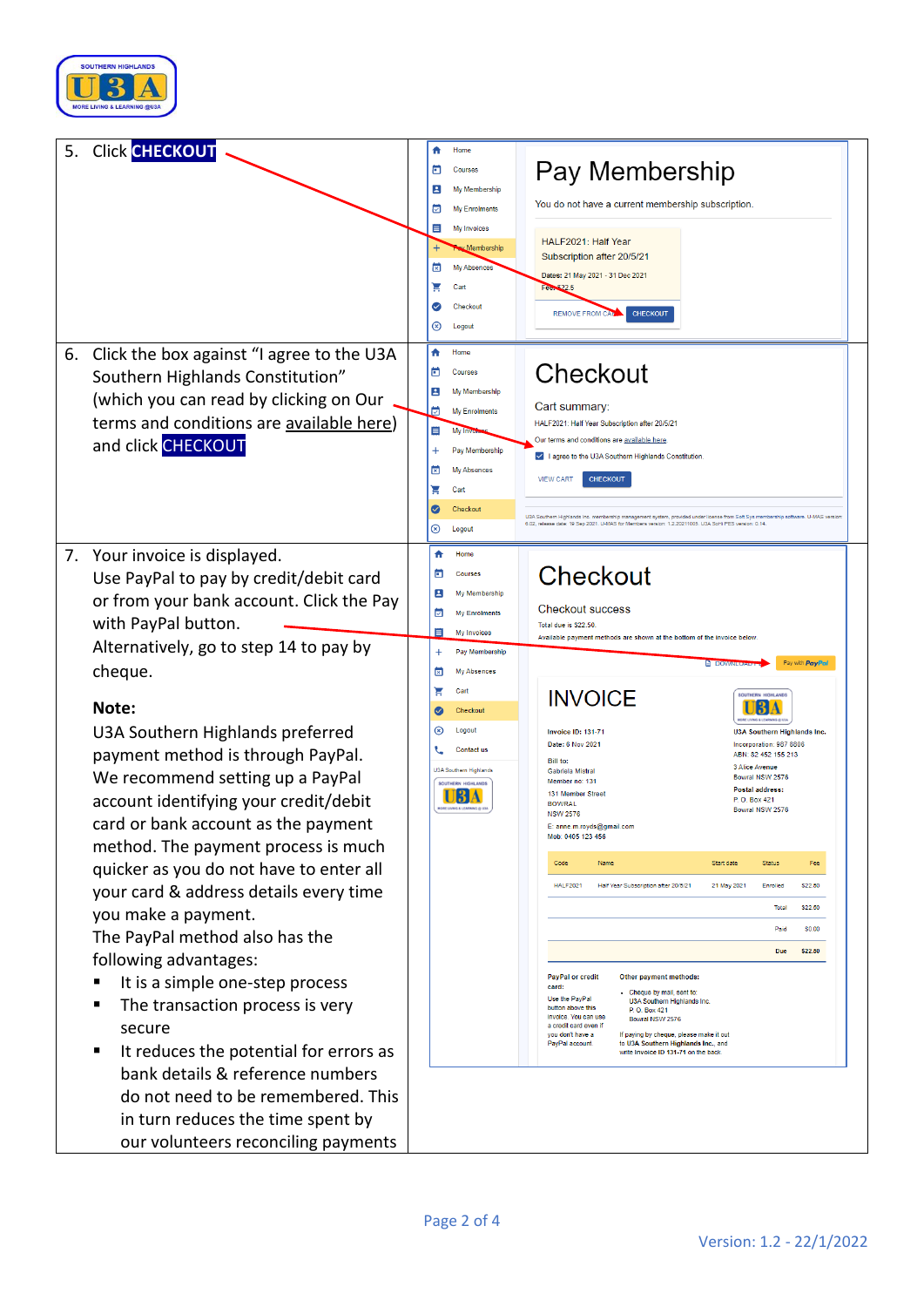

| Log in to your PayPal account - Google Chrome<br>□                                             | ×<br><b>P</b> PayPal                                                                                        | $\Box$ \$22.50 AUD $\vee$                                                                                          |
|------------------------------------------------------------------------------------------------|-------------------------------------------------------------------------------------------------------------|--------------------------------------------------------------------------------------------------------------------|
| a sandbox.paypal.com/checkoutnow?sessionID=uid_5aa4d3b334_mde6                                 |                                                                                                             |                                                                                                                    |
| <b>PayPal</b>                                                                                  | Hi John!                                                                                                    |                                                                                                                    |
| Pay with PayPal                                                                                | Ship to<br>John Doe                                                                                         |                                                                                                                    |
| With a PayPal account, you can be eligible for Refunded<br>Returns, Buyer Protection and more. | 1 Cheeseman Ave Brighton East, Melbourne VICTORIA 3001<br>Change<br>Make this my preferred shipping address |                                                                                                                    |
| treasurer@sohiu3a.org.au                                                                       |                                                                                                             |                                                                                                                    |
| Password                                                                                       | identity check.                                                                                             | To use your balance next time, go to your PayPal account for an                                                    |
| Stay logged in for faster purchases (?)                                                        | Pay with<br>National Australia Bank                                                                         | \$22.50                                                                                                            |
| Log In                                                                                         | Cheque •••• 3570<br>Backup: VISA **** 4337                                                                  | <b>AUD</b>                                                                                                         |
| Having trouble logging in?                                                                     | Make this my preferred way to pay                                                                           |                                                                                                                    |
|                                                                                                | Visa<br>Debit ••••4337                                                                                      |                                                                                                                    |
| Pay with a Card                                                                                | $+$ Link credit or debit card                                                                               |                                                                                                                    |
| If you have a PayPal account, simply<br>8.                                                     |                                                                                                             | View PayPal Policies and your payment method rights.                                                               |
|                                                                                                |                                                                                                             | <b>Pay Now</b>                                                                                                     |
| enter your PayPal email address &                                                              |                                                                                                             |                                                                                                                    |
| password, click Log In & go to step 9.                                                         |                                                                                                             |                                                                                                                    |
| If you want to pay with a credit/debit                                                         | 9.                                                                                                          | Click Pay Now and go to step 12.                                                                                   |
| card, click Pay with a Card & go to step                                                       |                                                                                                             |                                                                                                                    |
| 10.                                                                                            |                                                                                                             |                                                                                                                    |
| 10. Pay with a Card:                                                                           | <b>P</b> PayPal<br>$\overline{\mathbb{R}}$ \$22.50 AUD $\vee$                                               |                                                                                                                    |
| a) Ensure the country shown is                                                                 | <b>PayPal Guest Checkout</b>                                                                                |                                                                                                                    |
| Australia, if not select it from the                                                           | We keep your financial information securely encrypted.                                                      |                                                                                                                    |
| drop-down box.                                                                                 | Country/region<br>Australia                                                                                 |                                                                                                                    |
| b) Enter your card, address &                                                                  | $\boldsymbol{\omega}$                                                                                       |                                                                                                                    |
| contact details                                                                                | Card number                                                                                                 |                                                                                                                    |
| Either click the box to sign up for<br>c)                                                      |                                                                                                             | <b>Contact details</b><br>Phone type<br>Phone number<br>₩                                                          |
| a PayPal account and enter a                                                                   | - o<br><b>MM/YY</b><br><b>CVV</b>                                                                           | $+61$<br>Mobile<br>Email                                                                                           |
| password; or click No, I don't                                                                 | <b>Billing address</b>                                                                                      | treasurer@sohiu3a.org.au                                                                                           |
| want an account now                                                                            | First name<br>Last name                                                                                     | Enjoy all the benefits of PayPal<br>The protection you deserve.                                                    |
| d) Click the box to say you agree to                                                           | Address line 1                                                                                              | Creating a PayPal account is optional, but you'll get Buyer<br>Protection on all eligible purchases and be able to |
| PayPal's Privacy Statement                                                                     | Address line 2 (optional)                                                                                   | check out more quickly every time you shop. See terms<br>Create a PayPal account? (It only takes a moment.)        |
| e) Click Continue                                                                              | Suburb                                                                                                      | Yes, I'd like to sign up for a PayPal account.                                                                     |
|                                                                                                | <b>tate/territory</b>                                                                                       | Create password                                                                                                    |
|                                                                                                | Postcode                                                                                                    | No, I don't want an account now.                                                                                   |